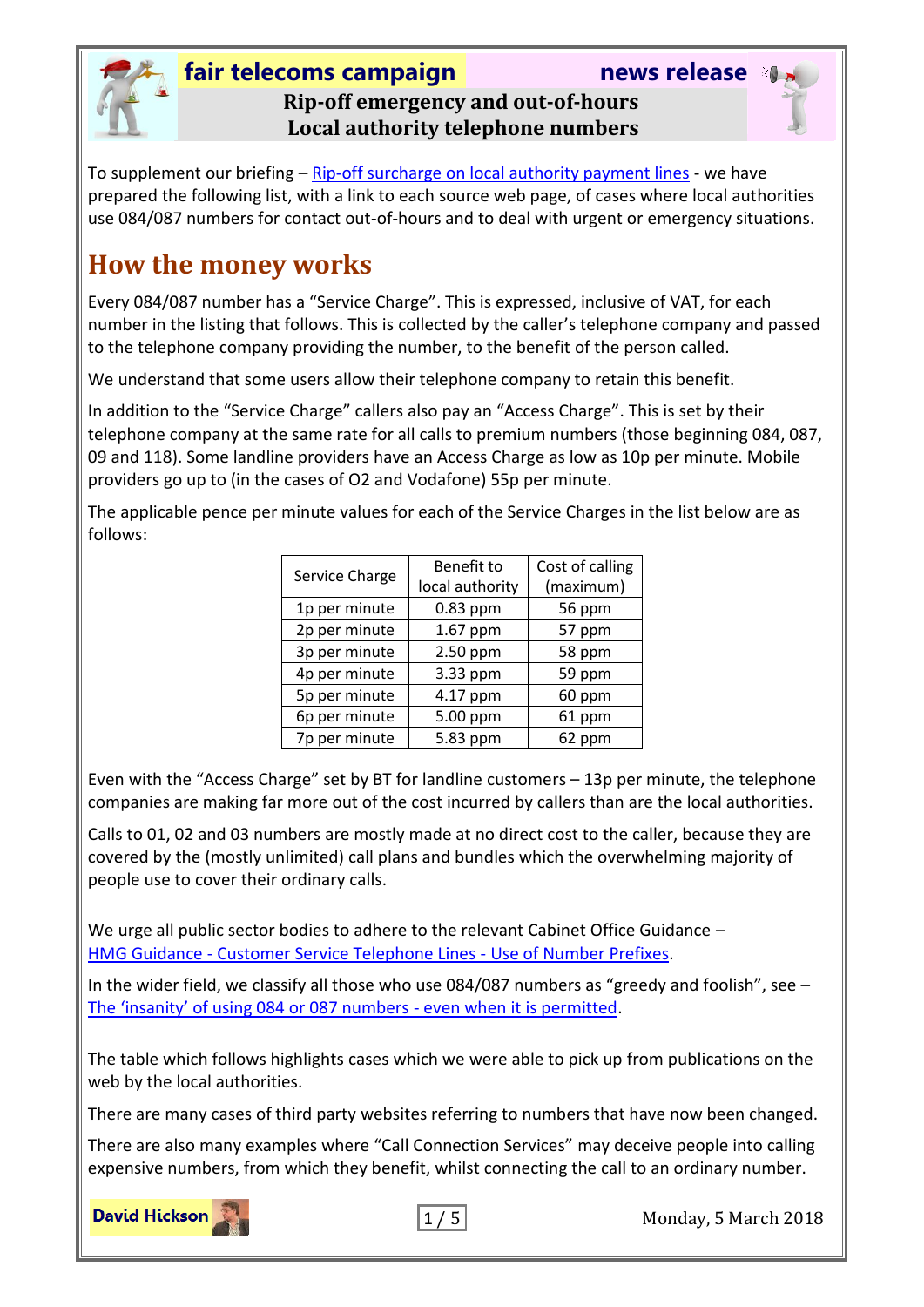

## **Rip-off emergency and out-of-hours local authority telephone numbers**

This information is as retrieved from the page referenced by the link at the time of publication. Please review the link to confirm that the information is relevant and current.

| Council                                     | <b>Service</b>                                                                      | Link       | <b>Number</b> | <b>Service Charge</b> |
|---------------------------------------------|-------------------------------------------------------------------------------------|------------|---------------|-----------------------|
| Aberdeenshire Council                       | Out of Hours Social Work & Homelessness Service                                     | www.       | 0845 840 0070 | 2p per minute         |
| Ashmansworth and Crux Easton Parish Council | Emergencies and out of hours                                                        | www.       | 0845 603 5638 | 5p per minute         |
| Barnsley Metropolitan Borough Council       | Out of hours emergencies                                                            | <b>WWW</b> | 0844 984 1800 | 4p per minute         |
| <b>Belfast City Council</b>                 | to report emergencies out-of-hours                                                  | <b>WWW</b> | 0845 744 0088 | 5p per minute         |
| <b>Blaby District Council</b>               | building control - emergency out of Hours                                           | <b>WWW</b> | 0844 736 9545 | 6p per minute         |
| <b>Blaby District Council</b>               | emergency (out of hours) homelessness number                                        | www.       | 0870 238 5057 | 1p per minute         |
| <b>Blaenau Gwent County Borough Council</b> | Enquiries regarding Piper lifeline alarms out of office<br>hours                    | www.       | 0845 056 8035 | 2p per minute         |
| <b>Breckland Council</b>                    | customer contact centre out-of-hours service                                        | www.       | 0845 600 1936 | 5p per minute         |
| London Borough of Bromley                   | out of hours                                                                        | <b>WWW</b> | 0845 9200 800 | 2p per minute         |
| Cambridge City Council                      | Housing advice service - out-of-hours emergency queries                             | <b>WWW</b> | 0844 335 3944 | 7p per minute         |
| <b>Ceredigion County Council</b>            | <b>Social Services</b><br>Contact Centre - out of hours                             | <b>WWW</b> | 0845 6015392  | 5p per minute         |
| <b>Copeland Borough Council</b>             | sandbags and to notify of flooding and associated hazards                           | <b>WWW</b> | 0845 054 8600 | 2p per minute         |
| <b>Cornwall County Council</b>              | Out of hours mental health services: North Cornwall,<br>Caradon and Restormel areas | <b>WWW</b> | 0845 230 3901 | 7p per minute         |
| <b>Cornwall County Council</b>              | Out of hours mental health services: Carrick, Kerrier and<br>Penwith                | <b>WWW</b> | 0845 230 3902 | 7p per minute         |
| Dartford Borough Council                    | <b>Council Emergency Out of Hours Service</b>                                       | www.       | 0845 634 1212 | 2p per minute         |



2 / 5 Monday, 5 March 2018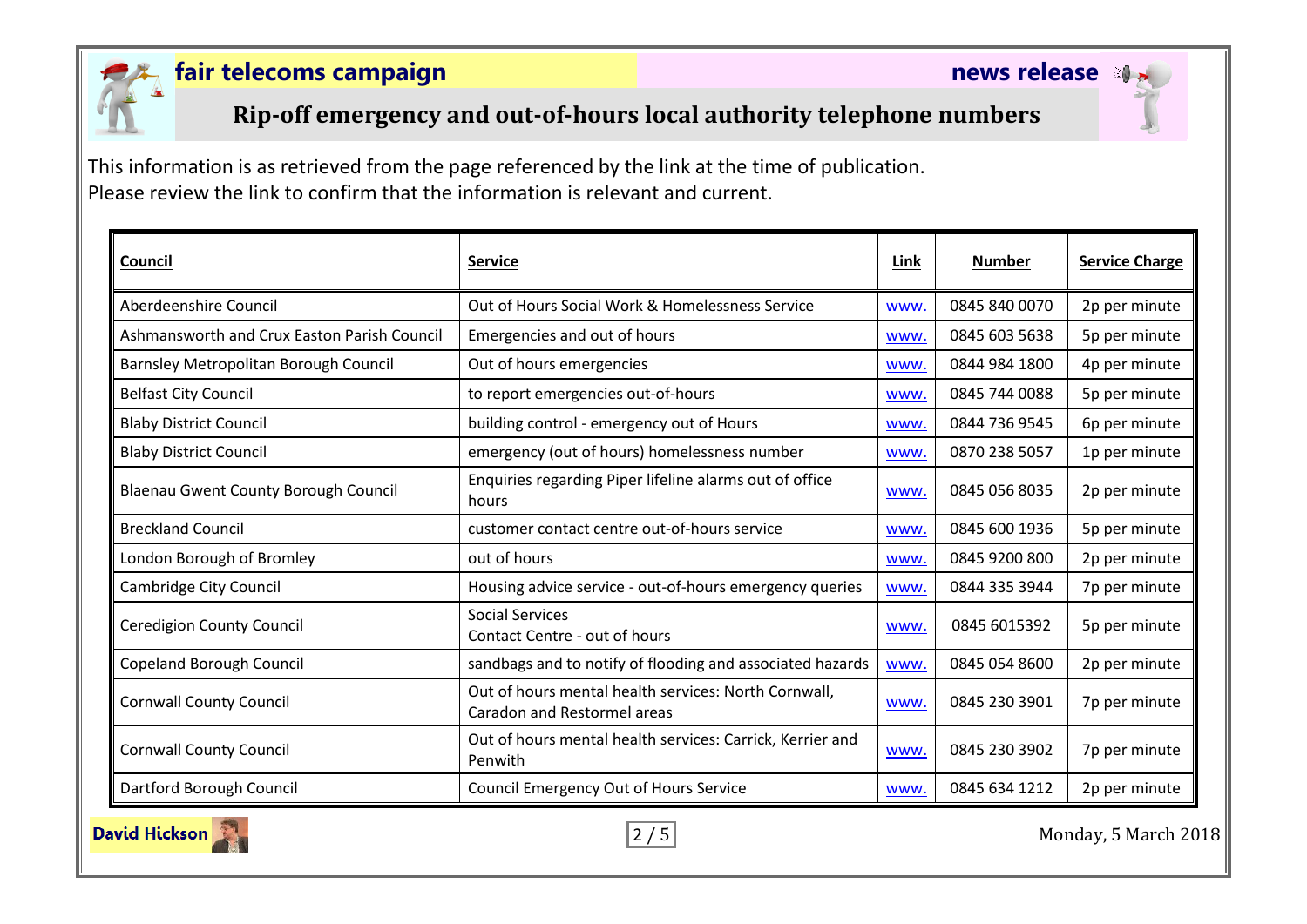

## **Rip-off emergency and out-of-hours local authority telephone numbers**

| Council                               | <b>Service</b>                                                                       | Link       | <b>Number</b> | <b>Service Charge</b> |
|---------------------------------------|--------------------------------------------------------------------------------------|------------|---------------|-----------------------|
| Dundee City Council                   | Emergencies - Out of hours number                                                    | www.       | 0845 121 2975 | 2p per minute         |
| <b>East Ayrshire Council</b>          | out of hours number                                                                  | <b>WWW</b> | 0845 724 0000 | 5p per minute         |
| <b>East Lothian Council</b>           | Environmental emergencies                                                            | www.       | 0845 600 8855 | 5p per minute         |
| <b>Essex County Council</b>           | Out of hours emergency social care                                                   | www.       | 0845 606 1212 | 5p per minute         |
| <b>Exeter City Council</b>            | Out of Hours number                                                                  | www.       | 0845 3511060  | 2p per minute         |
| Fareham Borough Council               | Children's Services out of office hours                                              | www.       | 0845 600 4555 | 5p per minute         |
| <b>Flintshire County Council</b>      | Care Services - Out of hours emergencies                                             | www.       | 0845 0533116  | 2p per minute         |
| <b>Flintshire County Council</b>      | Housing - Out-of-hours emergency repairs                                             | www.       | 0845 373 3665 | 3p per minute         |
| <b>Flintshire County Council</b>      | Learning Disabilities - Out of hours number                                          | www.       | 0845 0533116  | 2p per minute         |
| Fylde Borough Council                 | Emergency / Out of Hours - Social Care                                               | www.       | 0845 6021043  | 5p per minute         |
| <b>Gloucestershire County Council</b> | <b>Domestic Abuse Support Service</b>                                                | WWW.       | 0845 602 9035 | 5p per minute         |
| Hampshire County Council              | <b>Property Services Emergency Call-Out Service</b>                                  | www.       | 0870 242 2220 | 1p per minute         |
| <b>Hart District Council</b>          | Out of Hours Emergency Homelessness enquiries                                        | www.       | 0845 677 067  | 2p per minute         |
| <b>Hart District Council</b>          | Out of hours                                                                         | www.       | 0845 677 0678 | 2p per minute         |
| Hartepool Borough Council             | concerned about a child or vulnerable adult out of hours                             | www.       | 0870 240 2994 | 1p per minute         |
| <b>Highland Council</b>               | Council emergency out of hours phone numbers. Health<br>and social care              | www.       | 0845 601 4813 | 5p per minute         |
| <b>Highland Council</b>               | Council emergency out of hours phone numbers: Social<br><b>Work and TEC Services</b> | www.       | 0845 769 7284 | 5p per minute         |
| <b>Highland Council</b>               | Council emergency out of hours phone numbers: Council<br>Housing                     | www.       | 0845 700 2005 | 5p per minute         |



3 / 5 Monday, 5 March 2018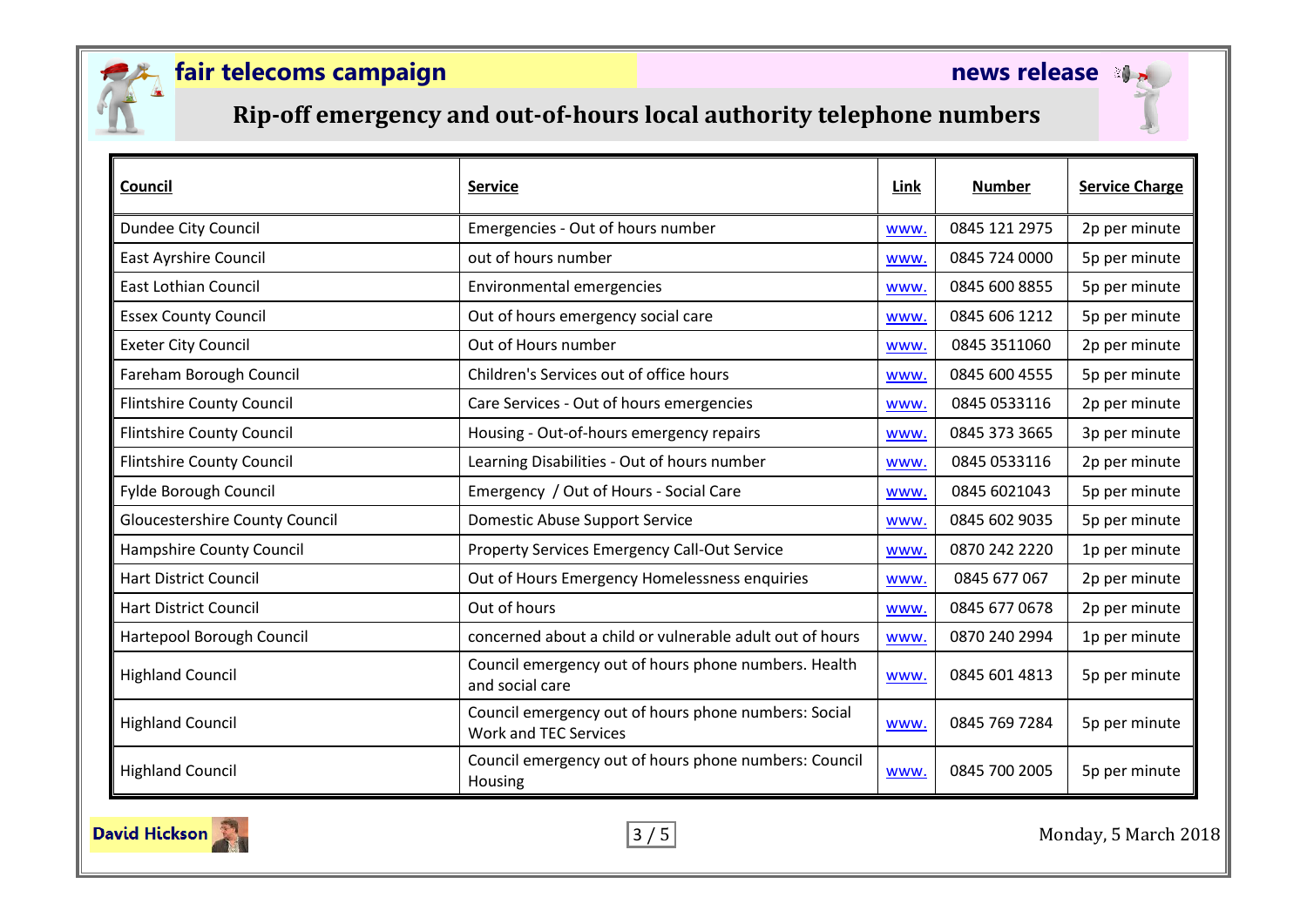

## **Rip-off emergency and out-of-hours local authority telephone numbers**

| Council                           | <b>Service</b>                                          | Link        | <b>Number</b>  | <b>Service Charge</b> |
|-----------------------------------|---------------------------------------------------------|-------------|----------------|-----------------------|
| Kent County Council               | Social Services Out of Hours                            | www.        | 0845 7626777   | 5p per minute         |
| Kent County Council               | <b>Highway services Contact Centre</b>                  | WWW.        | 08458 247 800  | 5p per minute         |
| Luton Borough Council             | Youth offending service out of hours emergency          | www.        | 0870 2385465   | 1p per minute         |
| Worcestershire County Council     | Social Services - Safeguarding                          | WWW.        | 0845 607 2000  | 5p per minute         |
| Medway Council                    | Helping Rough Sleepers and Beggars - Out of hours       | <b>WWW</b>  | 0845 7626777   | 5p per minute         |
| Mid Sussex District Council       | Out of hours emergencies                                | <b>WWW</b>  | 0845 602 1035  | 5p per minute         |
| Middlesborough Borough Council    | social care emergencies (out of hours)                  | www.        | 08702 402994   | 1p per minute         |
| Moray Council                     | out of hours emergency service                          | www.        | 08457 565656   | 5p per minute         |
| Nether Stowey Parish Council      | out of hours emergency issues relating to street lights | WWW.        | 0845 795 9639  | 5p per minute         |
| North Lanarkshire Council         | Out-of-hours contacts: heating repairs                  | www.        | 0845 606 1555  | 5p per minute         |
| North Somerset Council            | Out of hours service                                    | <b>WWW.</b> | 0845 121 0235  | 2p per minute         |
| North Yorkshire County Council    | Keeping people safe                                     | WWW.        | 0845 034 9410  | 2p per minute         |
| North Yorkshire County Council    | Keeping people safe out of hours                        | <b>WWW.</b> | 0845 034 9417  | 2p per minute         |
| Northumberland County Council     | social care out of hours                                | <b>WWW</b>  | 0845 600 52 52 | 5p per minute         |
| Oxford City Council               | housing - out of hours emergencies                      | <b>WWW.</b> | 0844 856 2032  | 7p per minute         |
| <b>Oxfordshire County Council</b> | <b>Crisis Response Service</b>                          | <b>WWW</b>  | 0845 050 7666  | 2p per minute         |
| Pembrokeshire County Council      | <b>Emergency out of hours</b>                           | <b>WWW</b>  | 0845 601 5522  | 5p per minute         |
| Peterborough City Council         | Highway and Street Lighting emergencies                 | www.        | 0845 604 3127  | 5p per minute         |
| Portsmouth City Council           | <b>Emergency out-of-hours</b>                           | WWW.        | 0845 045 45 45 | 2p per minute         |